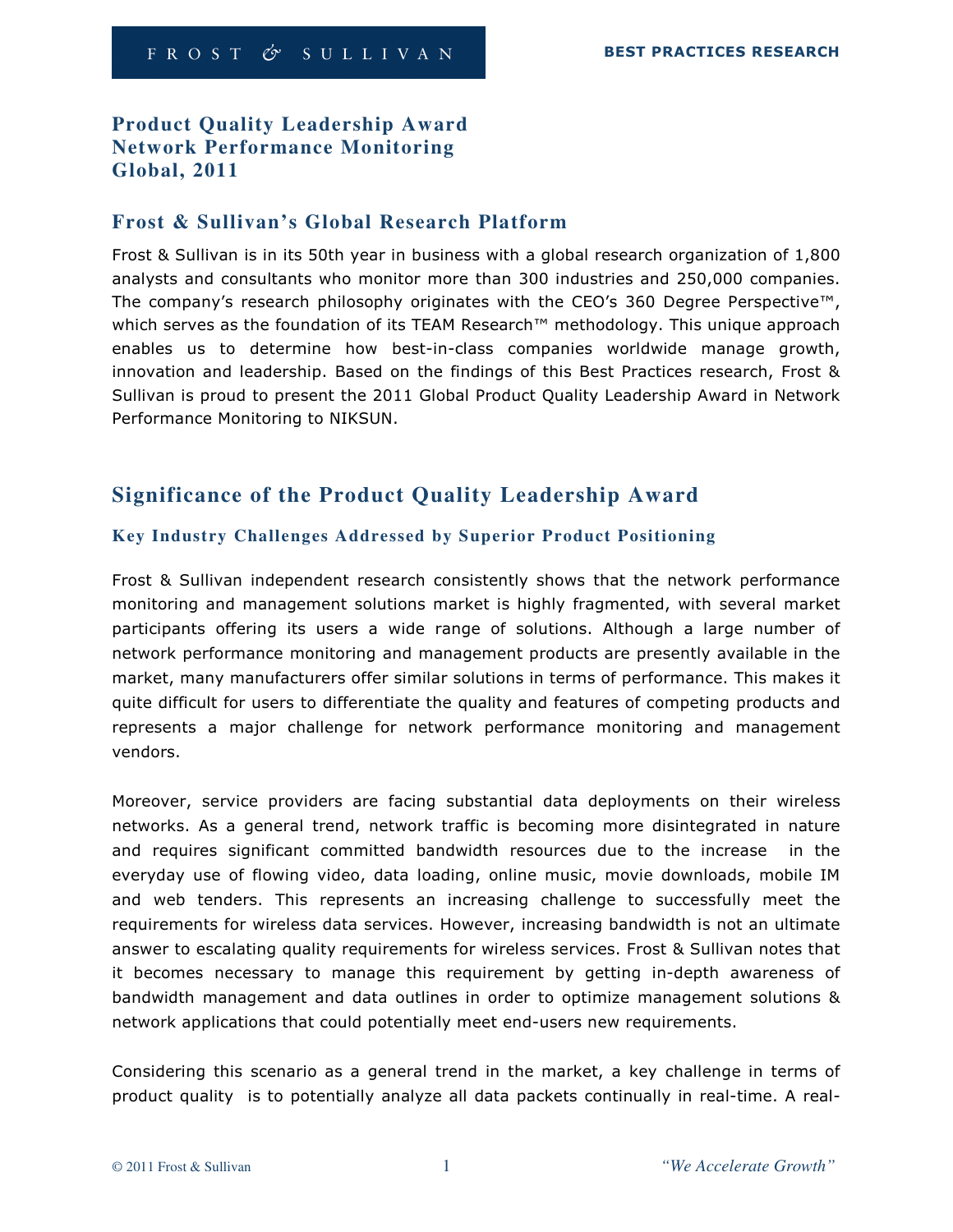time approach will allow its users to measure network utilization outlines and later use commanding analysis technologies to control these capacities into planned and effective decision making and over-all modification regulator and optimization management solutions.

These challenges provide an opportunity for a company to truly stand out in the market, differentiating its quality product offering from the competition. This approach can easily enable a company to garner market share over the next few years.

#### **Impact of Product Quality Leadership Award on Key Stakeholders**

The Product Quality Leadership Award is a prestigious recognition of NIKSUN's accomplishments in the Network Performance Monitoring market. An unbiased, third-party recognition can provide a profound impact in enhancing the brand value and accelerating NIKSUN's growth. As captured in Chart 1 below, by researching, ranking, and recognizing those who deliver excellence and best practices in their respective endeavors, Frost & Sullivan hopes to inspire, influence, and impact three specific constituencies:

#### • Investors

Investors and shareholders always welcome unbiased and impartial third-party recognition. Similarly, prospective investors and shareholders are drawn to companies with a well-established reputation for excellence. Unbiased validation is the best and most credible way to showcase an organization worthy of investment.

#### • Customers

Third-party industry recognition has been proven to be the most effective way to assure customers that they are partnering with an organization that is leading in its field.

#### • Employees

This Award represents the creativity and dedication of NIKSUN's executive team and employees. Such public recognition can boost morale and inspire these stakeholders to continue the best-in-class pursuit of a strong competitive position for NIKSUN.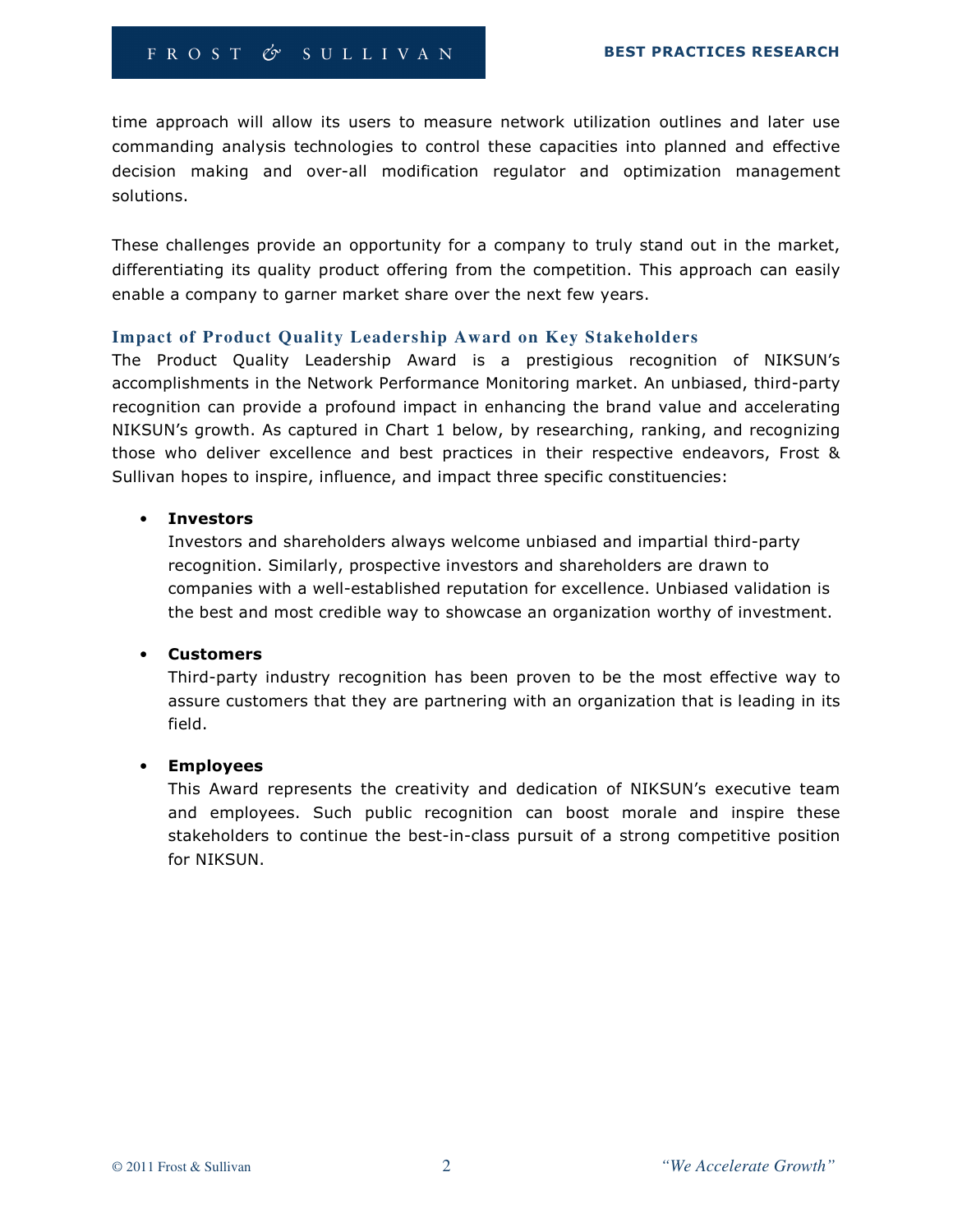

## Chart 1: Best Practices Leverage for Growth Acceleration

## **Key Benchmarking Criteria for Product Quality Leadership Award**

For the Product Quality Leadership Award, the following criteria were used to benchmark NIKSUN's performance against key competitors:

- Product Performance (and Scalability)
- Product Reliability
- Product Design
- Product Usability
- Perceived Value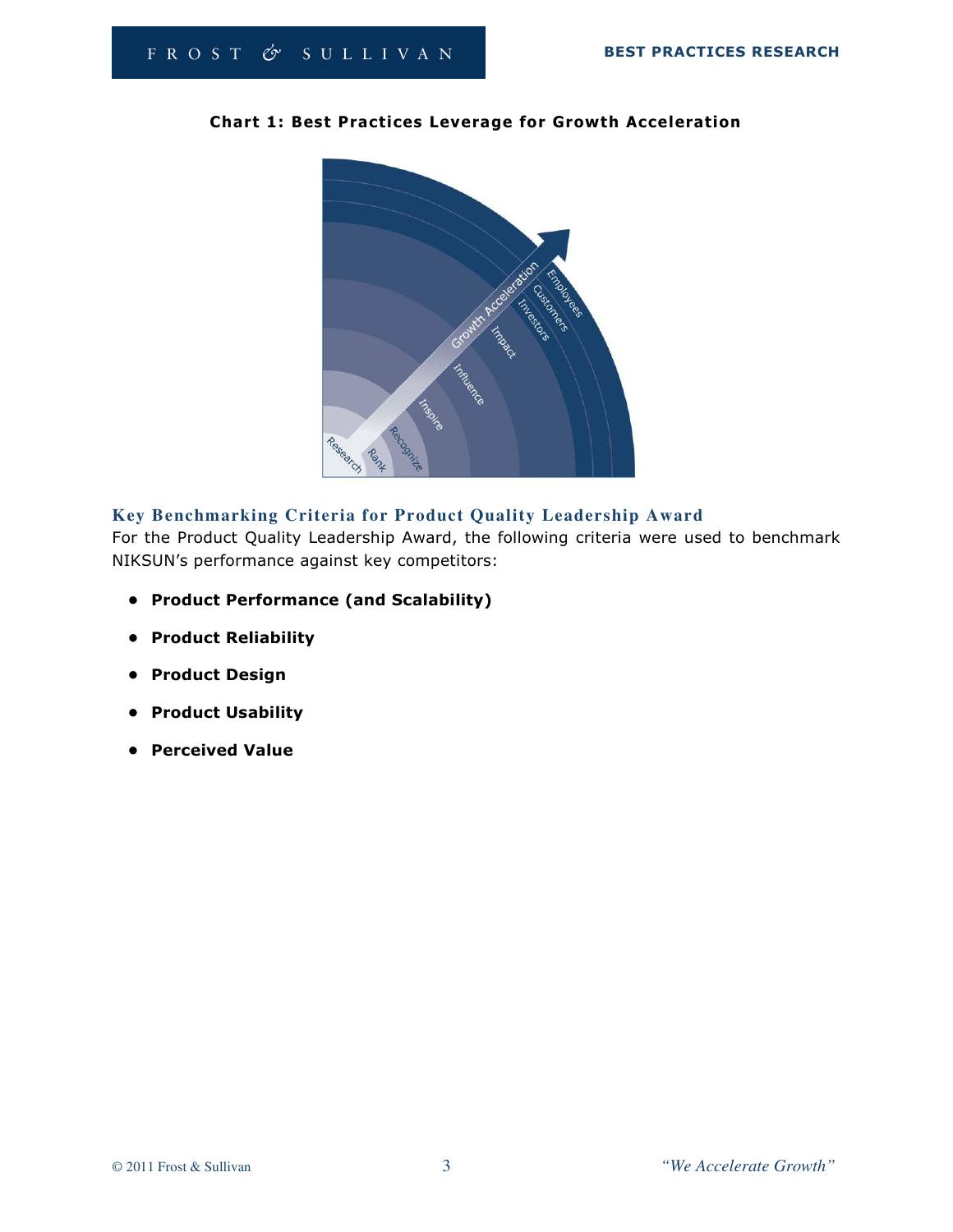# **Decision Support Matrix and Measurement Criteria**

To support its evaluation of best practices across multiple business performance categories, Frost & Sullivan employs a customized Decision Support Matrix (DSM). The DSM is an analytical tool that compares companies' performance relative to each other with an integration of quantitative and qualitative metrics. The DSM features criteria unique to each Award category and ranks importance by assigning weights to each criterion. The relative weighting reflects current market conditions and illustrates the associated importance of each criterion according to Frost & Sullivan. Fundamentally, each DSM is distinct for each market and Award category. The DSM allows our research and consulting teams to objectively analyze each company's performance on each criterion relative to its top competitors and assign performance ratings on that basis. The DSM follows a 10-point scale that allows for nuances in performance evaluation; ratings guidelines are shown in Chart 2.

Chart 2: Performance-Based Ratings for Decision Support Matrix



This exercise encompasses all criteria, leading to a weighted average ranking of each company. Researchers can then easily identify the company with the highest ranking. As a final step, the research team confirms the veracity of the model by ensuring that small changes to the ratings for a specific criterion do not lead to a significant change in the overall relative rankings of the companies.



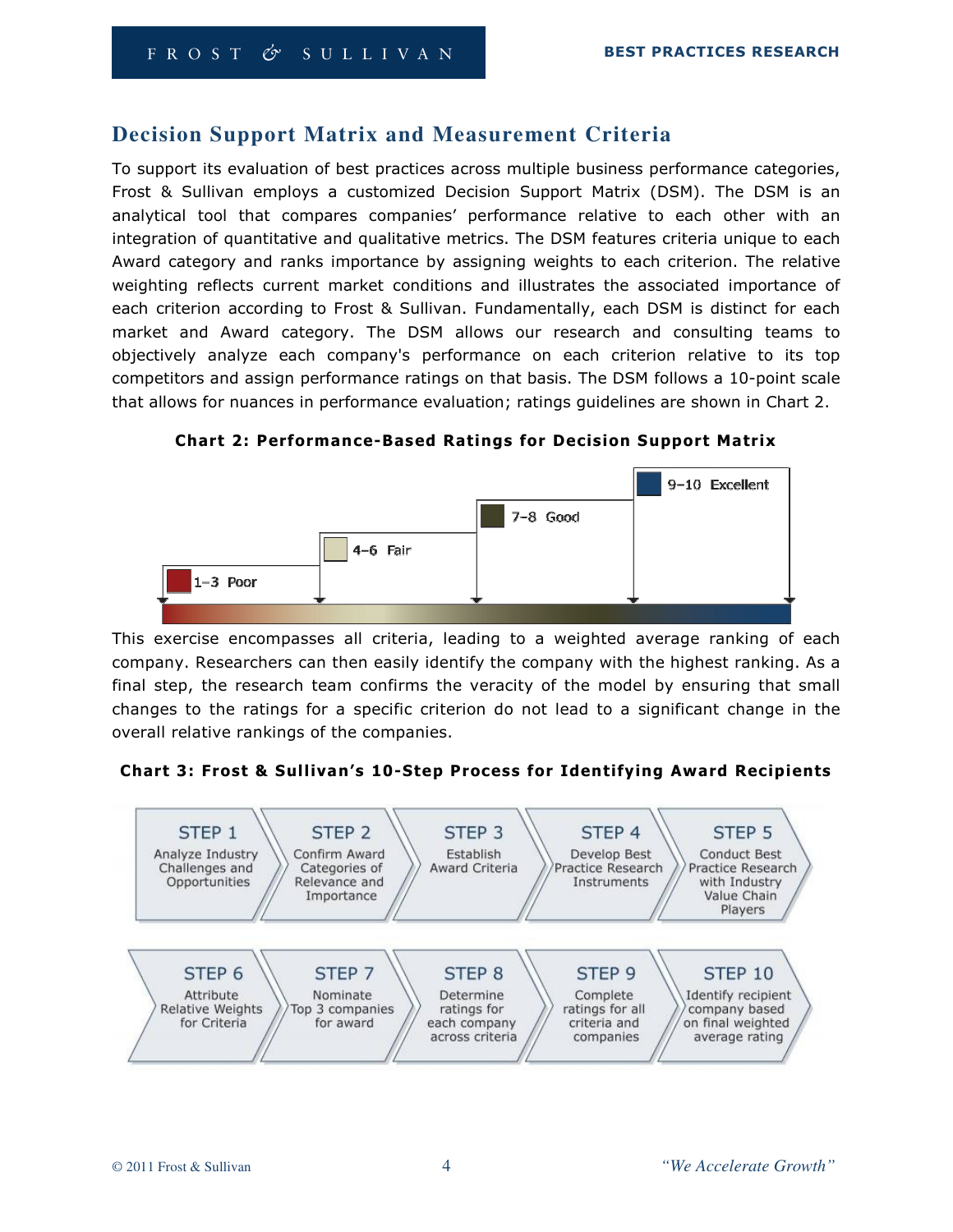# **Best Practice Award Analysis for NIKSUN**

The Decision Support Matrix, shown in Chart 4, illustrates the relative importance of each criterion for the Product Quality Leadership Award and the ratings for each company under evaluation. To remain unbiased while also protecting the interests of the other organizations reviewed, we have chosen to refer to the other key players as Competitor 1 and Competitor 2.

| Measurement of $1-10$ (1 = lowest; 10 = highest) | <b>Award Criteria</b>  |                        |                   |                   |                 |                    |
|--------------------------------------------------|------------------------|------------------------|-------------------|-------------------|-----------------|--------------------|
|                                                  | Performance<br>Product | Reliability<br>Product | Design<br>Product | Product Usability | Perceived Value | Rating<br>Weighted |
| <b>Relative Weight (%)</b>                       | 20%                    | 20%                    | 20%               | 20%               | 20%             | 100%               |
| <b>NIKSUN</b>                                    | 9                      | 8                      | 9                 | 9                 | 8               | 8.6                |
| Competitor 1                                     | 8                      | 9                      | 8                 | 8                 | 9               | 8.4                |
| Competitor 2                                     | 8                      | 8                      | 7                 | 7                 | 8               | 7.6                |

#### Chart 4: Decision Support Matrix for Product Quality Leadership Award

# Criterion 1: Product Performance (and Scalability)

NIKSUN has a rather impressive product portfolio in the R&D lab space of the network performance management and monitoring arena. NetDetector, NetVCR, NetVoice, NetOmni and NetTradeWatch are among the company's key products. These products are computer appliances in nature in that they enable unified network performance and network security monitoring.

Compared to the products of NIKSUN's key competitors, the company's network monitoring solutions have multiple superior features in terms of overall performance. NIKSUN's products mainly concentrate in the area of next-generation network security through deep packet network forensics, network traffic monitoring and storage of raw network data; NIKSUN was the first to bring these novel solutions to the market in 1997. NIKSUN's performance management solution, NetVCR, in particular, helps their users with incessant real-time perceptibility into the network, generating network awareness to recognize, analyze and resolve network troubleshooting that could harmfully influence business functions. Even though the product was launched years ago, Frost & Sullivan feels that it is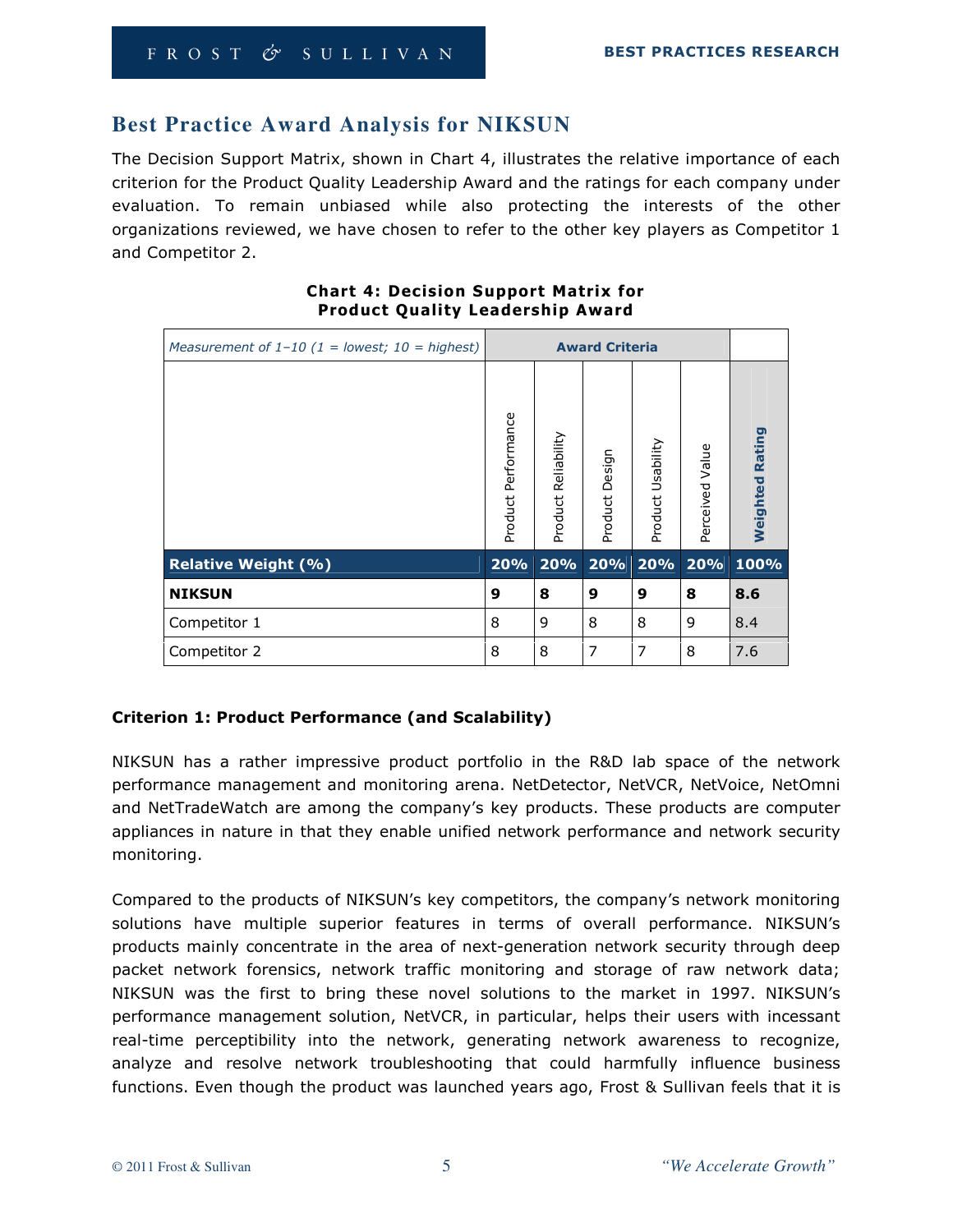still one of the best quality products in the current market that allows end users to deliver complete real-time network performance and management functions. It is an integrated, single-point solution that finally replaces multiple network performance management and troubleshooting systems and has been constantly enhanced by significant R&D throughout the years.

One of the key differentiators of NetVCR in terms of performance is illustrated by the product's ability to proactively monitor the network at multi 10 Gig Rate, providing 100 percent visibility in real-time. In addition, this solution generates a historical statistics analysis (from microseconds resolution to days, weeks and months resolution) and packet-based Network Knowledge Warehouse of all traffic data that can be proficiently reported for corrective and network troubleshooting analysis. NIKSUN´s NetVCR represents a powerful performance product in today's high-speed, globalized IT environment. The company developed this solution as an easy to use tool with powerful diagnostic capabilities. Another competitive advantage of NetVCR is that the solution has a capability to not only alert users about network problems in real-time but offer an immediate problem resolution. Moreover, the NetVCR is characterized by a powerful feature to decode the packets without the need to download extra software or transfer large files.

#### Criterion 2: Product Reliability

Compared to other competitive offerings, NIKSUN's product reliability is attributed to its high quality and superb features that provide a proactive alerting approach on network and application performance issues that implies reliably measuring and alerting on network to application or service performance (e.g., loss rates, one-way or round-trip delay, network latency, jitter, service/application response time, network throughput and other metrics) on an enterprise or granular level down to specific hosts, subnets, applications, etc. Moreover, the NetVCR is recognized for setting one of the highest standards in terms of accuracy and ease-of-use in the network performance market that can effortlessly be adapted to data centers, core networks, remote branches or central offices for LAN and WAN requirements.

As an indication of its inherently reliable technology, the NetVCR is supported by a complete maintenance plan that offers a wide range of services that include help desk support, software renovations, extended hardware warranty (which can be selected in 12, 24 or 36 month increments), and on-site engineering support. All are supported by the expertise of NIKSUN´s customer support engineers and its commitment to develop product reliability and customer satisfaction.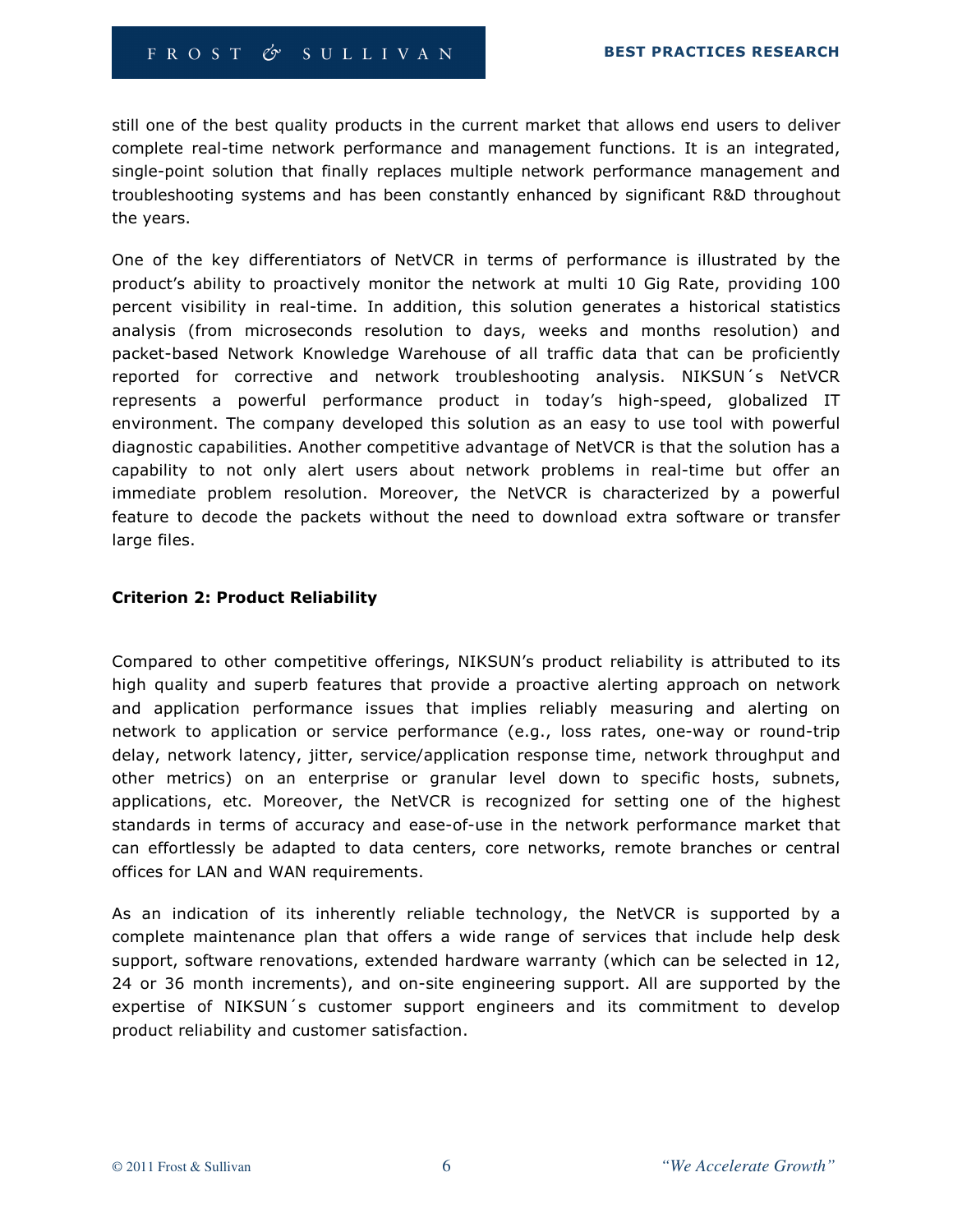#### Criterion 3: Product Design

Through its significant efforts to develop new products and technology in the network performance monitoring market, NIKSUN has demonstrated its ability to understand its customers' requirements and offer one of the best design solutions for unmatched levels of security and performance. NIKSUN´s product distributes patented packet capture and forensic analysis throughout enterprises and centrally manages them along with complete network troubleshooting reporting and analysis. NIKSUN's unique approach of multitimescale measurements and its traffic data warehousing technology coupled with its correlation and aggregation engine enables unprecedented levels of visibility, reporting and root-cause analysis.

The capability of NIKSUN´s product design enables fast identification of the root-cause analysis of network happenings, removing traditional troubleshooting techniques that implicate unreliable conjectures in a variety of large scale network scenarios. NIKSUN´s product design offers high-speed management solutions to detect and alert the suspicious behaviors as they happen. This enables an instantaneous resolution of network issues and brings resolution time from hours down to less than five minutes. This technology development allows end-users to guarantee significant cost savings through efficiency and tool consolidation by constantly offering highly reliable functions to their respective endusers.

NIKSUN's product design offers seamless integration with  $3<sup>rd</sup>$  party tools and custom applications as it's based on industry standard web services model.

Considering all of these features, Frost & Sullivan confirms that NIKSUN´s product responds to direct customer needs and requirements that were taken into consideration during the design and development phase of the company's products.

#### Criterion 4: Product Usability

NIKSUN´s NetVCR has taken an active role in enhancing the user friendliness of its products in the network performance and monitoring market through offering easily customizable solutions that provide the highest levels of performance.

Ease-of-use is another noteworthy feature of NIKSUN's NetVCR solution, because the product's database could be easily accessed through a browser such as Internet Explorer, offering the capacity to effortlessly drill down through layers 2 through 7 of the OSI Model. Past methods used the paradigm of "show me X", where one had to know "X" was relevant, whereas NIKSUN's approach is "show me what is causing Y" where "Y" is the problem of interest. This new approach considerably changes the analysis paradigm. Moreover, NIKSUN´s product offers an opportunity to define customizable analysis and customizable reporting periods - hourly, daily, weekly, monthly, etc. with a wide range of selectable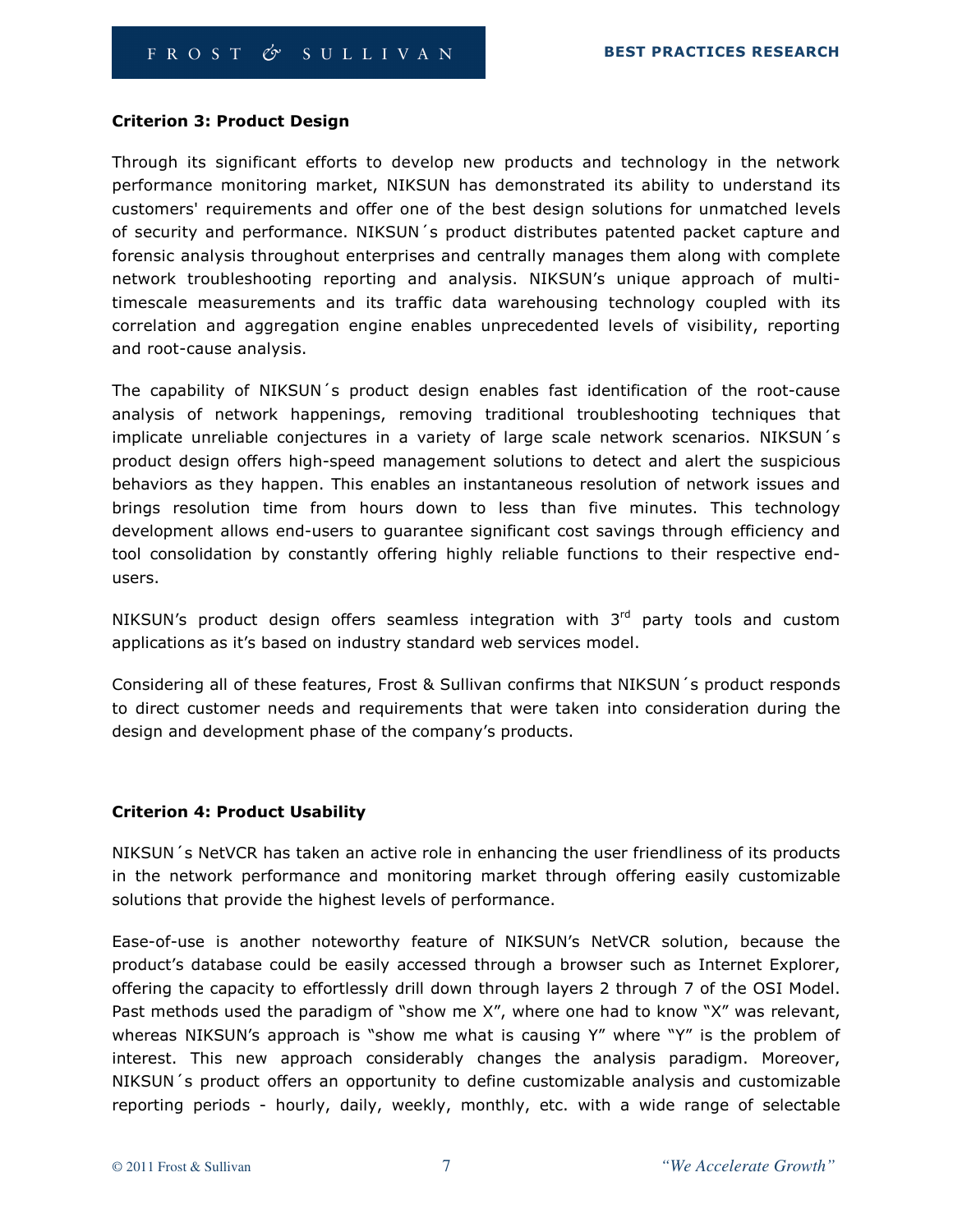constraints (Hosts, Host Pairs, Protocols, Utilization, Packets, Bytes or Top N or even Bottom N Talkers) based upon any of the preceding to allow easy incorporation into presentations (tables, graphs or charts), routine analysis spreadsheets and execute unique calculations.

Additionally, NIKSUN´s NetVCR allows viewing data statistics from any NetVCR platform. NetVCR allows ease of installation of new units by downloading of common zone parameters from the Zone Manager unit guaranteeing precision and a consistent monitoring system.

All of these features guarantee ease-of-use and time reduction required to understand the current status of a network.

#### Criterion 5: Perceived Value

NIKSUN has built its market recognition on the increased value of its products by aligning its products and services with the needs of both existing and potential clients. The company continues to work to increase the value of its products and ensures a comprehensive maintenance plan with a full range of test, repair, upgrade and convenient access to latest technical advisory services. This allows for its equipment to remain accurate, reliable and conformed to original factory specifications.

#### **Conclusion**

NetVCR is one of a kind, high quality product that is committed to proactively alert end users about the real status of their networks. With different technologies competing in the network performance monitoring market, NIKSUN´s NetVCR is still the leading quality product able to meet increasing and constantly changing customer requirements. NIKSUN´s product allows a comprehensible understanding on when, what, where and how network troubleshooting can be proficiently reported and extracted for corrective analysis.

Moreover, other NIKSUN products in the security monitoring and network-wide monitoring areas are based on the same scalable architecture and design as NetVCR. A holistic solution can be designed and implemented with NIKSUN's modular architecture without having to "rip and replace" existing infrastructure.

Based on the aforementioned criteria, Frost & Sullivan is proud to present the 2011 Frost & Sullivan Global Product Quality Leadership Award in Network Performance Monitoring to NIKSUN.

# The CEO 360 Degree Perspective<sup>TM</sup> - Visionary Platform for Growth Strategies

The CEO 360 Degree Perspective™ model provides a clear illustration of the complex business universe in which CEOs and their management teams live today. It represents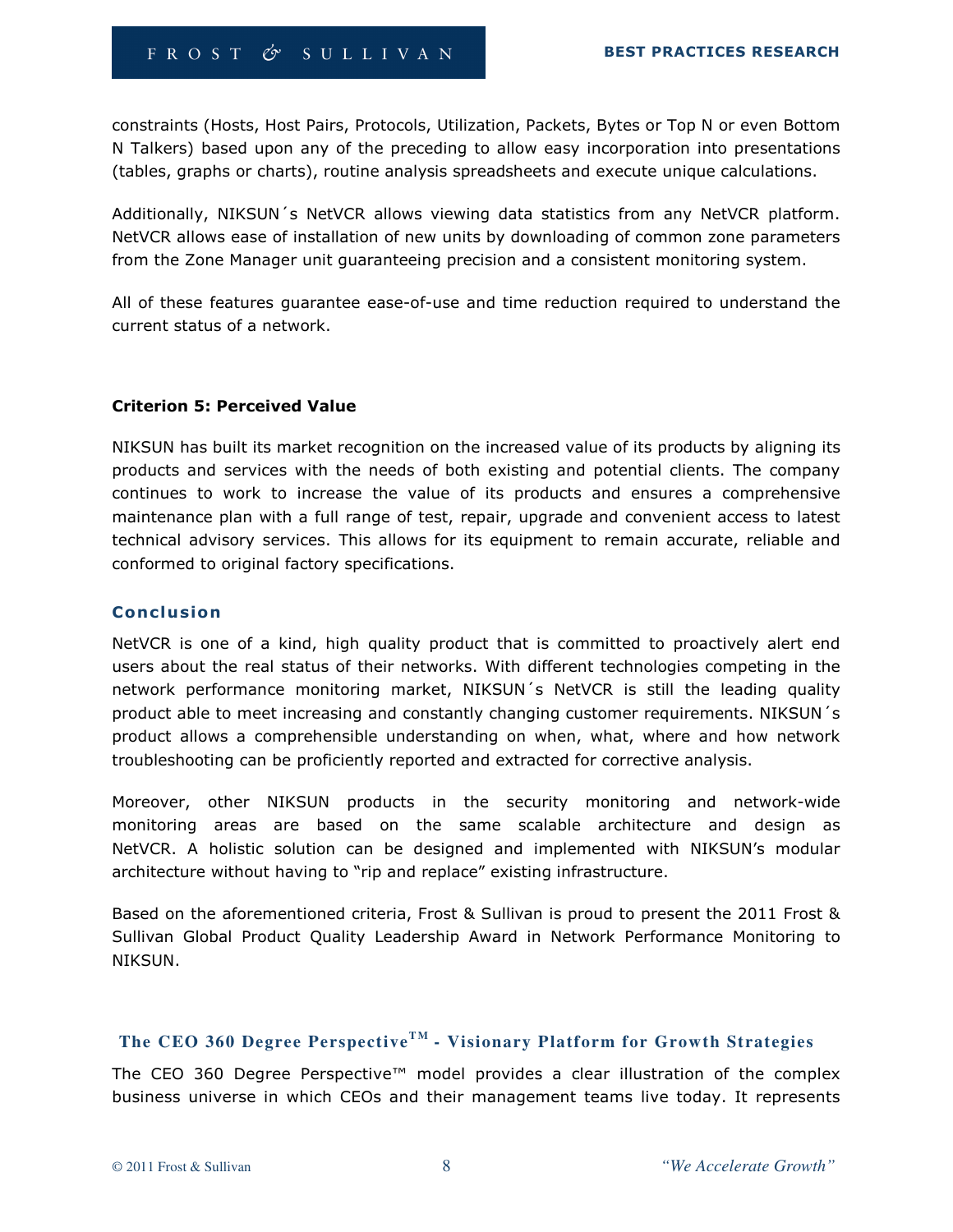## FROST & SULLIVAN

the foundation of Frost & Sullivan's global research organization and provides the basis on which companies can gain a visionary and strategic understanding of the market. The CEO 360 Degree Perspective™ is also a "must-have" requirement for the identification and analysis of best-practice performance by industry leaders.

The CEO 360 Degree Perspective™ model enables our clients to gain a comprehensive, action-oriented understanding of market evolution and its implications for their companies' growth strategies. As illustrated in Chart 5 below, the following six-step process outlines how our researchers and consultants embed the CEO 360 Degree Perspective™ into their analyses and recommendations.



Chart 5: CEO's 360 Degree Perspective**™** Model